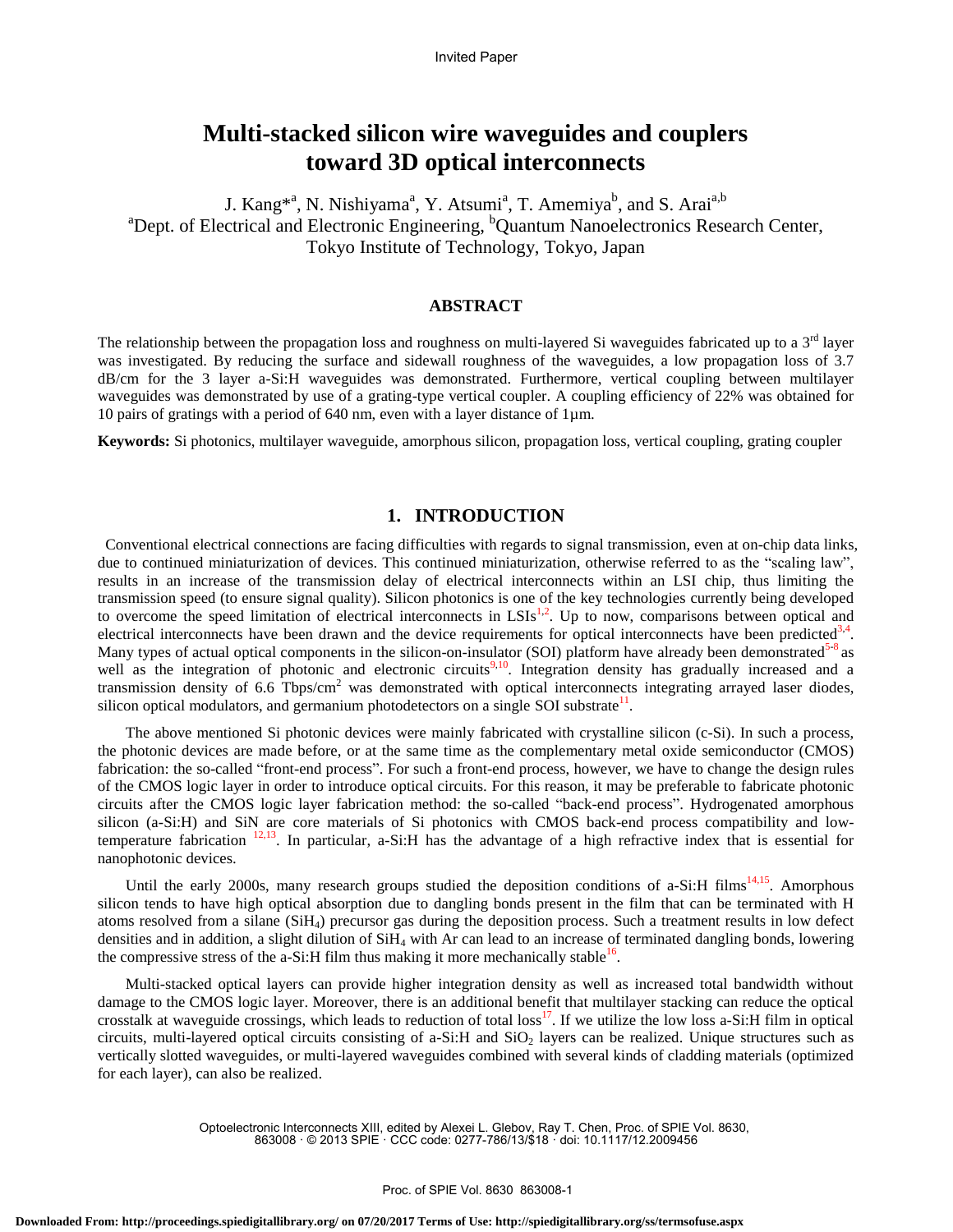Here we present two important elements for the realization of three-dimensional (3D) optical circuits as well as multi-stacked layers. First, the mechanism of optical-loss at multilayer waveguides will be revealed<sup>18</sup>. In Section 2 the relationship between the propagation loss and roughness of the multilayer waveguides will be discussed both theoretically and experimentally. Secondly, the vertical coupling system between multilayer waveguides will be discussed. In order to couple light without concern for optical isolation between vertically-stacked waveguides, we introduced gratings with a layer-to-layer distance of 1  $\mu$ m to assist vertical coupling. In Section 3 the simulation and measurement of the layer-to-layer grating coupler will be discussed.

## **2. MULTI-STACKED WAVEGUIDES AND THEIR CHARACTERISTICS**

#### **2.1 Deposition conditions of the a-Si:H film**

The a-Si:H layers were deposited by plasma-enhanced chemical-vapor-deposition (PECVD) on a SOI substrate. The SOI substrate consisted of a 3 µm thick buried oxide (BOX) layer and a 220 nm thick c-Si layer. To check the deposition conditions were satisfactory we measured the extinction coefficient and refractive index of a deposited a-Si:H film by the ordinary ellipsometry method. The deposition conditions were as follows:  $SiH<sub>4</sub>$  flow rate = 100 sccm; Ar flow rate = 100 sccm; power = 100 W; pressure = 130 Pa; and temperature =  $300^{\circ}$ C. This corresponded to a deposition rate of 2.2 nm/sec.



Figure 1. Wavelength dependence of the refractive index and extinction coefficient for the a-Si:H film.

Figure 1 shows the wavelength dependence of the refractive index and extinction coefficient. The refractive index was 3.48 at a wavelength of 1.55 µm and the measured extinction coefficient was below the measurement limit  $\left(\langle 1.5 \times 10^{-7} \right)$  of the system (corresponding to an optical absorption of  $\alpha < 0.01$  cm<sup>-1</sup>). This ellipsometry measurement indicates that the material loss of our deposited a-Si:H film was negligible for waveguides.

#### **2.2 Surface roughness of the multi-stacked a-Si:H film**

Although, as mentioned above, the material loss can be negligible, there is another important loss mechanism present in the multi-layered a-Si:H film: scattering loss due to surface roughness. Degradation of the surface roughness could become a serious concern in the case of multi-stacking of a-Si:H waveguides. As illustrated in Fig. 2, a 1  $\mu$ m thick SiO<sub>2</sub> layer was deposited between each a-Si:H layer to act as cladding.  $\sigma_{bottom}$  refers to the surface roughness before a-Si:H deposition (in other words, the roughness of the top of the SiO<sub>2</sub> film) and  $\sigma_{top}$  refers to the roughness values after the deposition of the a-Si:H film. The surface roughness determined before and after the deposition of a 220 nm a-Si:H layer was measured by atomic force microscopy (AFM) and is listed in Table 1 as root-mean-square (RMS) values. As you can see from Table 1, the top surface roughness of the a-Si:H film was inferior to that of the c-Si film. A surface roughness of over 5 times the  $\sigma_{top}$  value for the 1<sup>st</sup> layer of c-Si was obtained at the 2<sup>nd</sup> and 3<sup>rd</sup> layers of a-Si:H (1.06 nm and 1.03 nm, respectively).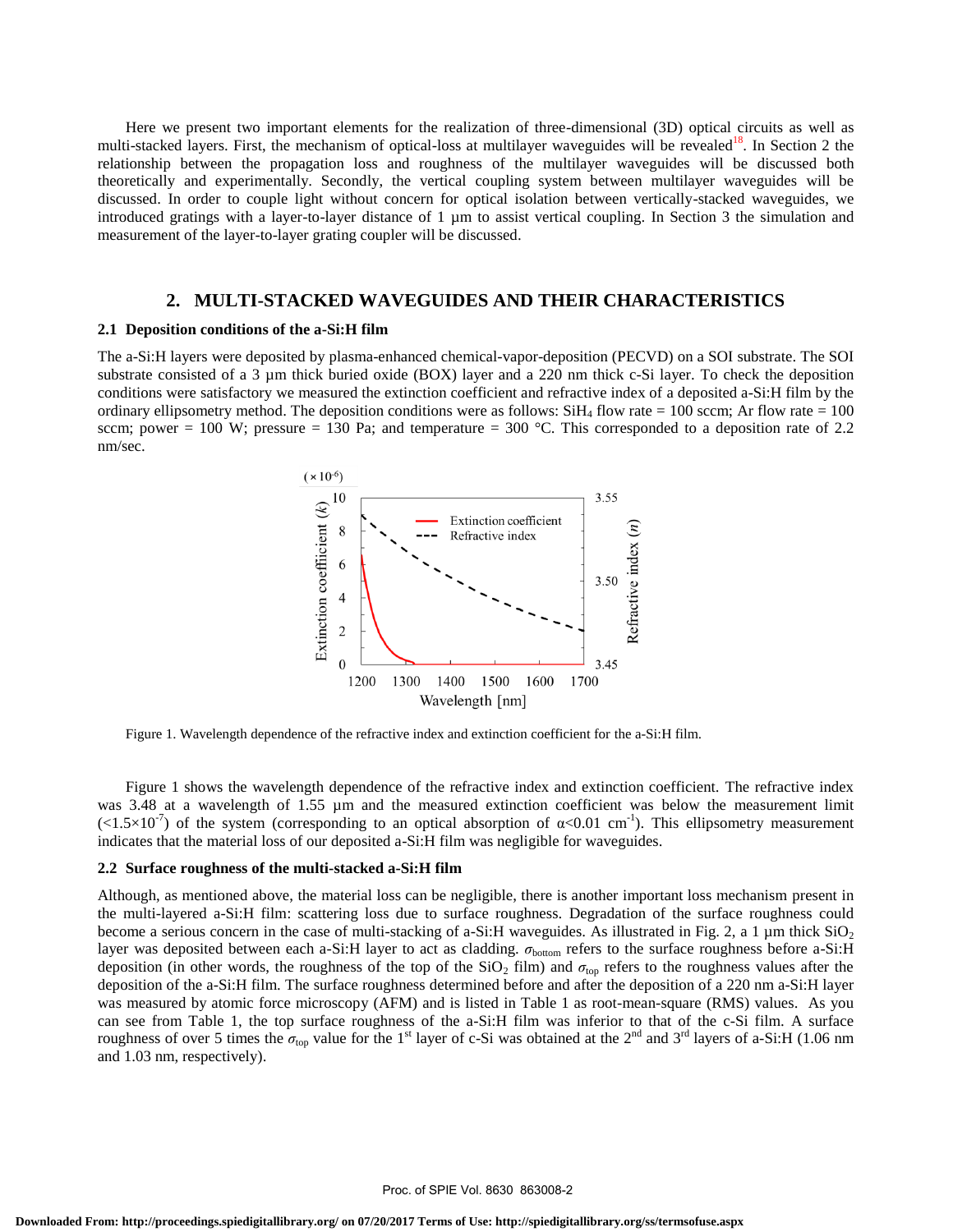

Figure 2. The surface roughness measurement ( $\sigma_{\text{top}}$  and  $\sigma_{\text{bottom}}$ ).

| <b>Measured point</b>         | $1st$ layer<br>c-Si | $2nd$ layer |       | $3rd$ layer |              |
|-------------------------------|---------------------|-------------|-------|-------------|--------------|
| <b>Deposition</b><br>pressure |                     | 130 Pa      | 30 Pa | 130 Pa      | <b>30 Pa</b> |
| $\sigma_{\text{top}}$ (nm)    | 0.17                | 1.06        | 0.30  | 1.03        | 0.52         |
| $\sigma_{\rm bottom}$ (nm)    | $(0.18)$ *          | 0.24        | 0.24  | 0 37        | 0.36         |

Table 1. The measured (RMS) surface roughness of each layer.

\*  $\sigma_{\text{bottom}}$  of the 1<sup>st</sup> layer of c-Si was measured after etching the c-Si film.

In order to improve the surface roughness, we lowered the deposition pressure of the a-Si:H film from 130 Pa to 30 Pa, thus enhancing the migration of atoms. Table 1 also lists the RMS surface roughness for the a-Si:H films under deposition pressures of 30 Pa. As the deposition pressure decreased, the surface roughness reduced from 1.06 nm (at 130 Pa) to 0.30 nm (at 30 Pa). This can be attributed to an increase in the migration length of the atoms at lower deposition pressures, which led to a lower deposition rate of 0.3 nm/sec at 30 Pa. The surface roughness  $\sigma_{top}$ , as well as the corresponding AFM image is shown in Fig. 3 as a function of the deposition pressure.



Figure 3. AFM measurements of the surface roughness of the a-Si:H film as a function of deposition pressure: (a) 30 Pa, (b) 50 Pa, (c) 90 Pa, and (d) 130 Pa.

### **2.3 Sidewall roughness of the a-Si:H waveguides**

Previous experiments have focused on the surface roughness of multilayer a-Si:H films. However, the sidewall roughness is also a potential issue with respect to the loss property of waveguides. Waveguides presented here were patterned by electron beam (EB) lithography with a double-layered ZEP resist<sup>19</sup>. In this study, 2 types of dry etching conventional reactive-ion-etching (RIE) and inductively-coupled-plasma (ICP) RIE - were used. The advantage of ICP-RIE is that a low processing pressure can be applied that assists the directionality of the ion flux in the chamber leading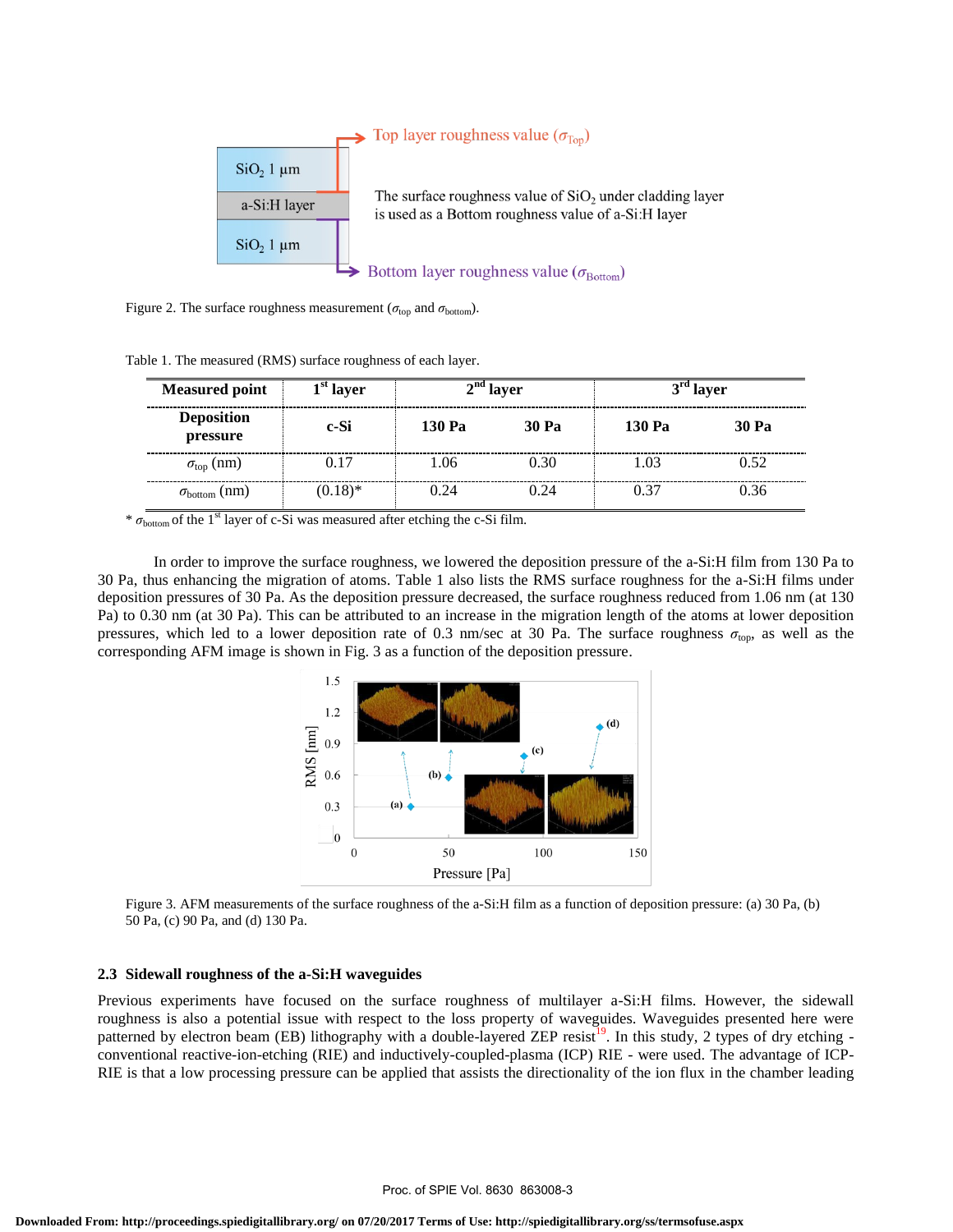to better vertical shapes during the etching process<sup>20</sup>. The width of the Si waveguides was 450 nm for the RIE etched waveguides and 500 nm for the ICP-RIE etched waveguides, both of which are shown in the scanning electron microscope (SEM) images of Fig. 4.



Figure 4. Top-side SEM images of the a-Si:H waveguides formed by RIE (left) and ICP-RIE (right).

From the SEM images of Fig. 4, the sidewall roughness values  $(3\sigma)$  of the waveguides after RIE and ICP-RIE were measured as 3.3 nm and 2.4 nm, respectively. Furthermore, the sidewall angles of each waveguide were determined to be 81° and 85°, respectively.

## **2.4 Propagation loss of the multilayer waveguides**

A selection of multilayer a-Si:H waveguides fabricated under deposition pressures of 30 Pa and 130 Pa, and RIE and ICP-RIE etching were studied. As the light source for the propagation loss measurements, transverse-electric (TE) polarized light from a tunable laser emitting in the C-band (1.55 µm) was coupled to both edges of the waveguides through tip-lensed single-mode fibers. The propagation losses were then calculated using the cutback method.

Figure 5 shows the result of measured losses against the propagation length of the RIE-etched waveguides. For a deposition pressure of 130 Pa, the propagation losses of the  $1<sup>st</sup>$  c-Si layer (circles), the  $2<sup>nd</sup>$  and  $3<sup>rd</sup>$  a-Si:H layers (diamonds and triangles, respectively), were 6.0 dB/cm, 10.2 dB/cm, and 12.0 dB/cm, respectively. In contrast, the propagation loss of the 2nd layer of a-Si:H with a deposition pressure of 30 Pa (squares) was 7.0 dB/cm; a reduction from 10.2 dB/cm to 7.0 dB/cm by simply reducing the deposition pressure. This improvement in the scattering loss from the surface can be attributed to an improved surface roughness.



Figure 5. Measured losses against the propagation length of the RIE-etched waveguides.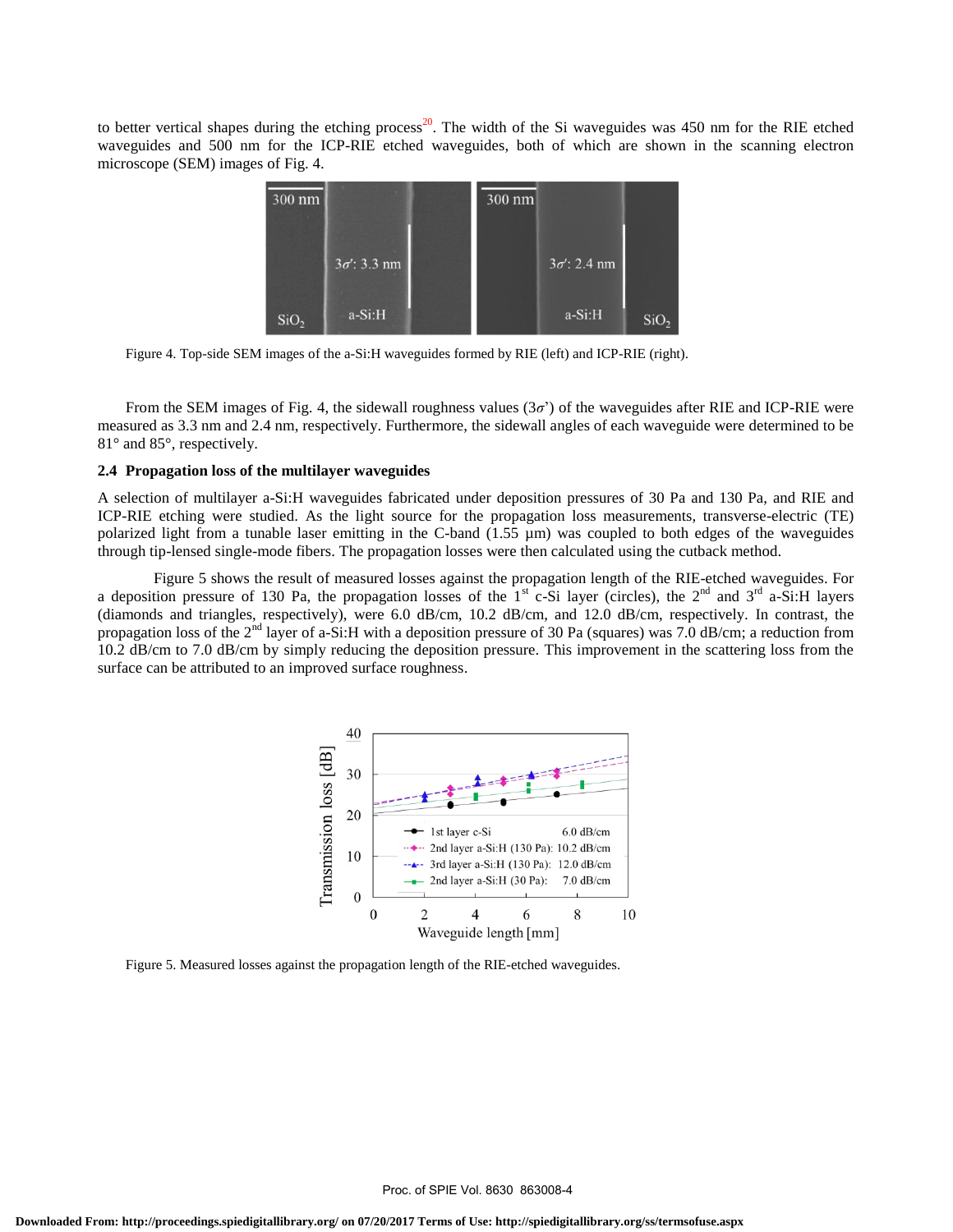

Figure 6. Measured losses against the propagation length of ICP-RIE-etched waveguides.

For the waveguides formed by ICP-RIE etching, a deposition pressure of 30 Pa was used for the a-Si:H film. Fig. 6 shows the corresponding propagation loss of the waveguides formed by ICP-RIE where a loss of 1.6 dB/cm, 3.8 dB/cm, and 3.7 dB/cm was measured for the 1<sup>st</sup> layer of c-Si (circles),  $2<sup>nd</sup>$  layer of a-Si:H (squares), and the 3<sup>rd</sup> layer of a-Si:H (triangles), respectively. Although the width of the ICP-RIE etched waveguides was wider than that of the RIE etched waveguides, the contribution towards loss was as low as 0.1 dB/cm; an additional 3–4 dB/cm improvement was obtained mainly due to a reduced sidewall roughness (from  $3\sigma' = 3.3$  nm to 2.4 nm). The coupling efficiencies (the loss at the 0 mm) were different from the results of the RIE etched waveguides shown in Fig. 4. This is because a spot-size converter was introduced that was comprised of narrow waveguides (240 nm wide for a-Si:H waveguides and 280 nm wide for the c-Si waveguides) with a tapered structure in order to improve the coupling efficiency<sup>21</sup>. This difference did not, however, affect the propagation loss.

The scattering loss due to surface roughness can be expressed as follows:

$$
\alpha_{\text{surface}} = B^2 \left(\frac{\cos^3 \theta}{2 \sin \theta}\right) \left(\frac{1}{h + \frac{1}{p} + \frac{1}{q}}\right) \tag{1}
$$

$$
B = \left(\frac{4\pi}{\lambda}\right)(\sigma_{top}^2 + \sigma_{bottom}^2)^{\frac{1}{2}}
$$
 (2)

where,  $\theta$  is the angle of propagation of rays in the waveguide;  $1/p$  and  $1/q$ , are the penetration depths of the mode into the cladding; and *h* is the waveguide thickness.

Fig. 7 shows the measured propagation losses plotted against the RMS values of the surface roughness expressed as  $(\sigma_{top}^2 + \sigma_{bottom}^2)^{1/2}$ . The calculated losses after consideration of surface roughness and sidewall roughness (dashed black line and solid red line) are also shown<sup>22,23</sup>, where the values for  $\theta$ ,  $p$  and  $q$  were calculated by the finite difference method. The sidewall roughness was assumed to be 3.3 nm and 2.4 nm  $(3\sigma')$  values) for the waveguides prepared by RIE and ICP-RIE, respectively. The scattering loss at the sidewall was assumed to be 5.6 dB/cm and 1.2 dB/cm for the RIE and ICP-RIE prepared waveguides, respectively.

The measured propagation losses agreed well with calculations, indicating that the primary cause of the propagation loss difference between the c-Si and a-Si:H waveguides was due to scattering loss from the surface and not material absorption of the a-Si:H. As such, it is reasonable to state that reducing the surface roughness as well as the side wall roughness is very important for fabrication of low-loss a-Si:H waveguides. A summary of the propagation losses for each waveguide is given in Table 2.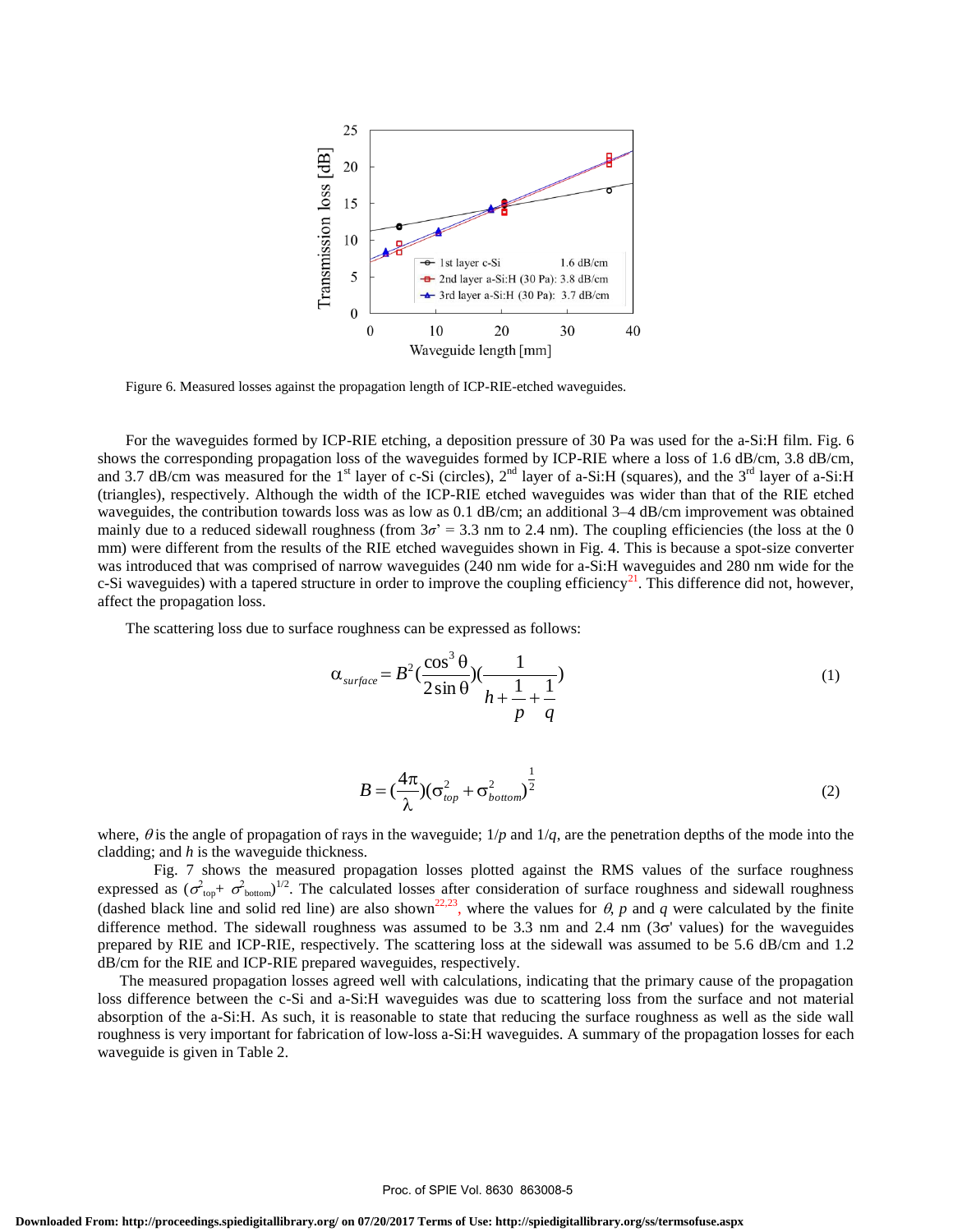

Figure 7. Measured and calculated propagation losses as a function of the Si waveguide surface roughness. (Further details about the plotted data are listed in Table 2).

Table 2. Propagation losses of the multilayer a-Si:H waveguides (unit: dB/cm).

| <b>Etching method</b> | $1st$ layer   | $2nd$ layer               |                          | $3rd$ layer               |                           |
|-----------------------|---------------|---------------------------|--------------------------|---------------------------|---------------------------|
|                       | $(c-Si)$      | <b>Pressure</b><br>130 Pa | <b>Pressure</b><br>30 Pa | <b>Pressure</b><br>130 Pa | <b>Pressure</b><br>30 Pa  |
| <b>RIE</b>            | $\bullet$ 6.0 | $\triangle$ 10.2          | $-7.0$                   | $\blacktriangledown$ 12.0 |                           |
| <b>ICP-RIE</b>        | •1.6          |                           | $\blacksquare$ 3.8       |                           | $\blacktriangleright$ 3.7 |

## **3. LAYER-TO-LAYER TRANSMISSION**

#### **3.1 The grating-assisted layer-to-layer coupler**

## **3.1.1 Device structure and design**

In this section we discuss the implementation of grating couplers to couple light between a single-mode fiber and a photonic waveguide<sup>24,25</sup>. Figure 8 shows the proposed structure of the layer-to-layer grating coupler. This grating structure has been proposed for layer-to-layer coupling in 3D optical circuits<sup>26</sup> in order to couple light with a distance of a few µm between multilayer waveguides (much longer than a vertical directional coupler).



Figure 8. Device structure of the layer-to-layer grating coupler.

500 nm wide a-Si:H wire waveguides were used as the input and output ports for the grating couplers that expanded to 5 µm wide waveguides at the grating region in order to mitigate alignment mismatch. A linearly tapered 200 µm long structure was employed along this area to avoid reflection and to excite only the fundamental mode in the  $5 \mu m$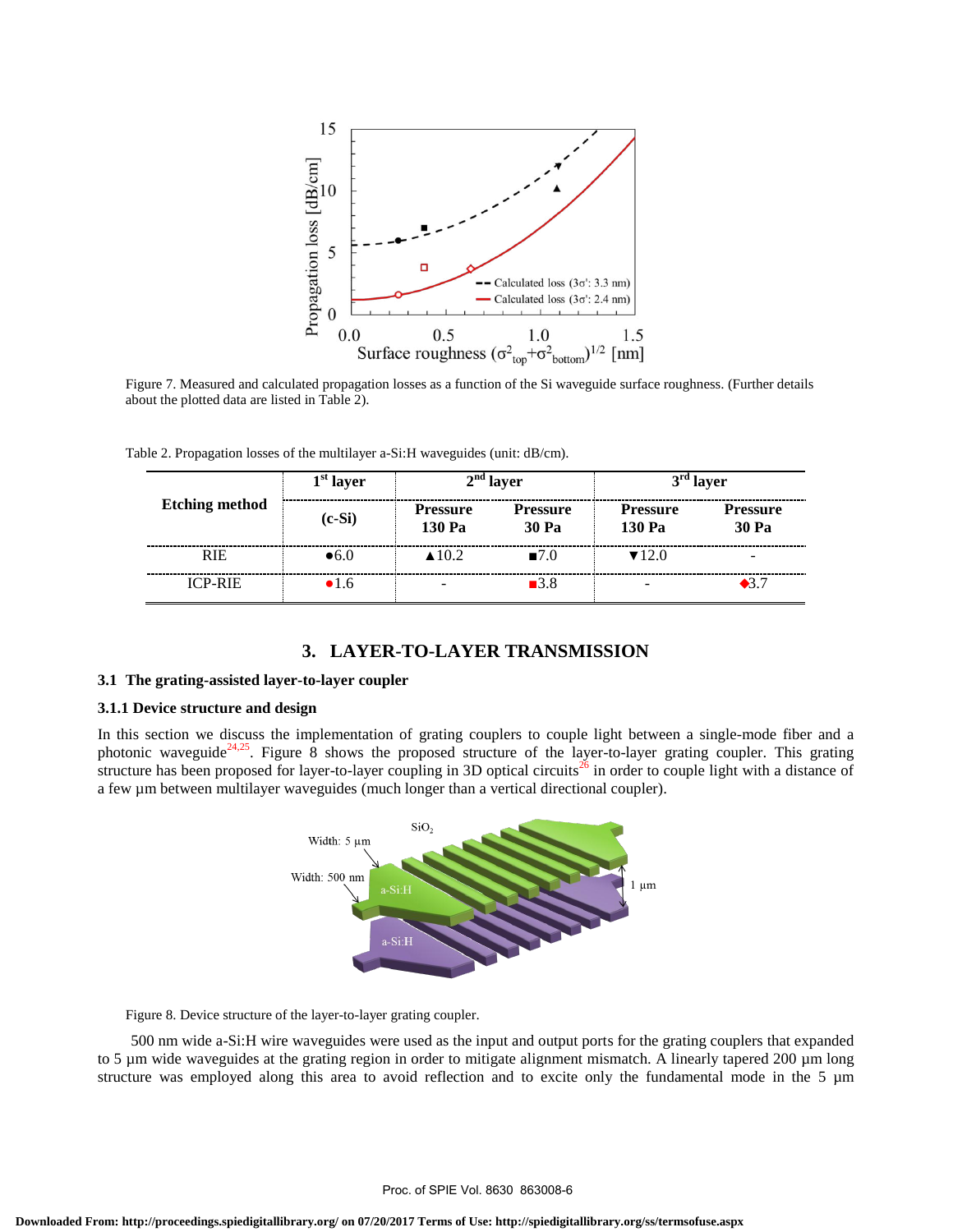waveguides. The grating depth was fixed at 220 nm (the same thickness as the a-Si:H layer) to simplify the fabrication process by forming the waveguides and gratings in a single step. Furthermore, the distance between layers was set as 1 µm in order to avoid crosstalk in the areas outside of the coupler. (The relationship between layer distance and crosstalk will be discussed later in section 3.2.)

In order to optimize the coupling efficiency of the gratings, a 3D finite-difference time-domain (FDTD) calculation was performed. The grating period is determined by the diffraction wavelength, and the number of grating periods affects the coupling efficiency. TE polarized light was used as the light source where the refractive indices of a-Si:H and  $SiO<sub>2</sub>$  were 3.48 and 1.45, respectively. To reduce the calculation time, the Si substrate and air cladding were not included in the simulated area. In the simulation, the grating periods and the number of the grating pairs were varied in the range of 580–720 nm (duty cycle = 50%) and 3–13, respectively. The calculated coupling efficiency as a function of the wavelength for 10 pairs of gratings (with various grating periods) is shown in Fig. 9.



Figure 9. Wavelength dependence of the calculated coupling efficiency for various grating periods.

As can be seen from Fig. 9, the coupling efficiency varied with the grating period, reaching a maximum coupling efficiency of 19% at a wavelength of 1.55  $\mu$ m for a grating period of 640 nm. A red shift of the spectral peak position was observed for longer grating periods as well as several peak positions that can be explained by resonance between the full-etched gratings. This resonance can be suppressed by changing the etching depth.



Figure 10. The coupling efficiency dependence on the number of grating periods (grating pairs).

Proc. of SPIE Vol. 8630 863008-7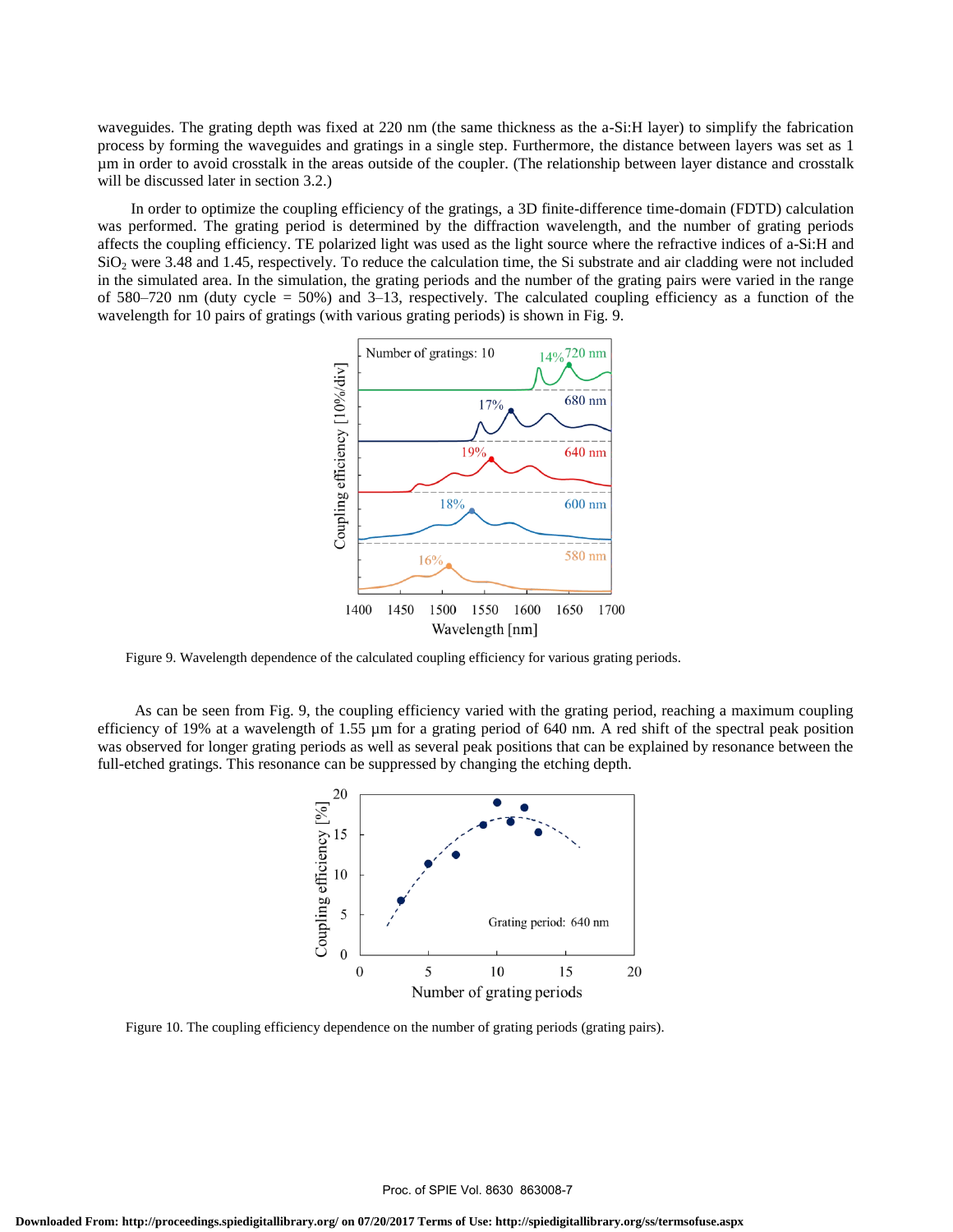The coupling efficiency at a wavelength of 1.55  $\mu$ m is plotted as a function of the number of grating pairs in Fig. 10. The coupling efficiency peaked at 10 grating pairs after which a lower coupling efficiency was observed due to the light input being first coupled to another layer and then re-radiated by the gratings. In this way the coupling efficiency behaves like a sinusoidal curve.



Figure 11. Impact of the misalignment on the coupling efficiency in the propagation direction (squares) and the orthogonal direction (circles).

The tolerance of the grating coupler to fabrication misalignment between the upper and lower gratings was also studied along the directions parallel and orthogonal to the light propagation. The change in the coupling efficiency due to misalignment is plotted in Fig. 11, where the square and circle symbols correspond to differences caused by misalignment in the propagation direction and the orthogonal direction, respectively. In the orthogonal direction the coupling efficiency differed by less than 1 dB even with a misalignment of up to 1  $\mu$ m; this is a result of the widened waveguide width at the grating region. In the propagation direction, the coupling efficiency differed by up to 2.3 dB for a misalignment of 1 µm. To maintain a degradation of less than 1 dB the misalignment should be kept below 300 nm. A possible improvement in the misalignment tolerance could be achieved by introducing shallow etched gratings due to the increased number of optimized gratings.

### **3.1.2 Fabrication and measurement**

Device fabrication was carried out as follows. Films of 100 nm thick  $SiO<sub>2</sub>$  and 220 nm thick a-Si:H were deposited by PECVD on a Si substrate covered with a 3  $\mu$ m thick thermally oxidized SiO<sub>2</sub> layer. Alignment marks for EB lithography were formed by evaporating Ti/Au film on the 1<sup>st</sup> a-Si:H layer. The waveguides and grating patterns of the abovementioned structure were formed using ICP-RIE. To act as an over-cladding layer, a 1 µm thick layer of SiO<sub>2</sub> was deposited and flattened by a chemical and mechanical polishing (CMP) process. For the 2<sup>nd</sup> layer, a 220 nm thick a-Si:H layer was deposited and patterned in a similar manner. After covering the  $2^{nd}$  a-Si:H layer with SiO<sub>2</sub>, the surface was flattened again by CMP. Optical microscopy and SEM images of the fabricated device are shown in Fig. 12.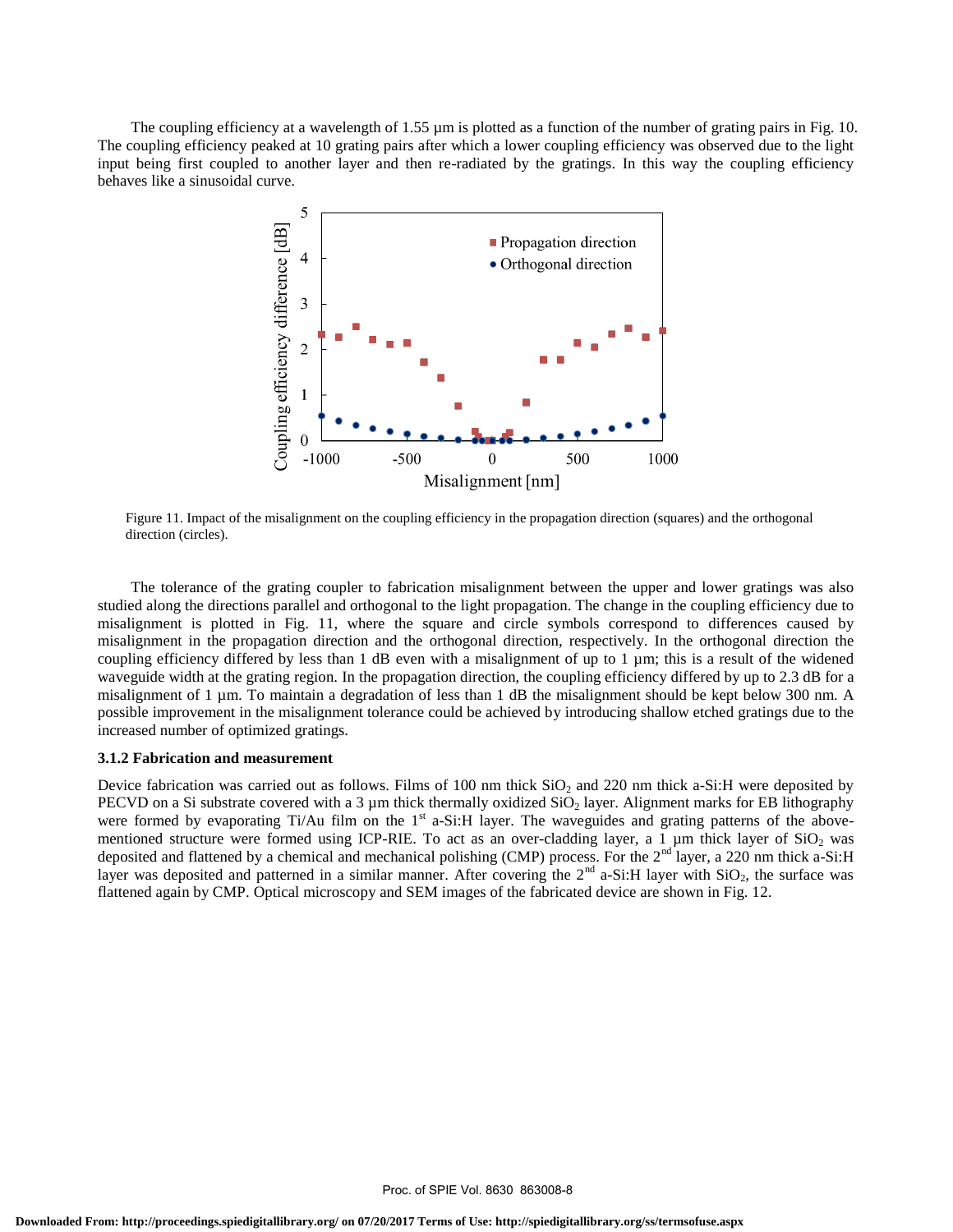

Figure 12. Planar view of the fabricated device: Optical microscope image (left) and enlarged SEM image of the gratings (right).



Figure 13. Measured transmittance of the fabricated device (grating period = 640 nm, number of grating pairs = 10).

The coupling efficiency of the grating couplers was measured using TE-polarized light from a tunable laser and the resultant transmittance spectra are shown in Fig 13. The transmitted power between the  $1<sup>st</sup>$  and  $2<sup>nd</sup>$  layer is plotted as open circles and the transmitted power that passes through the gratings of the  $2<sup>nd</sup>$  layer (which was not coupled to the  $1<sup>st</sup>$ layer) is plotted as open diamonds. For the device measured, the grating period was 640 nm and the number of grating pairs was 10, as designed by 3D-FDTD. The total loss, including the propagation and coupling loss (from the fiber to the waveguides), was 6 dB. Accordingly, the coupling efficiency of the fabricated layer-to-layer grating coupler was estimated to be 22% (corresponding to a loss of 6.5 dB). In the current symmetric structure with fully-etched gratings, the light radiated power towards the upward and downward directions should be equal meaning that more than half of the light was wasted for each grating coupler. As such, the maximum coupling efficiency that can be achieved by the paired grating coupler is 25%. Further improvement in the coupling efficiency can be expected by introducing reflectors into the gratings.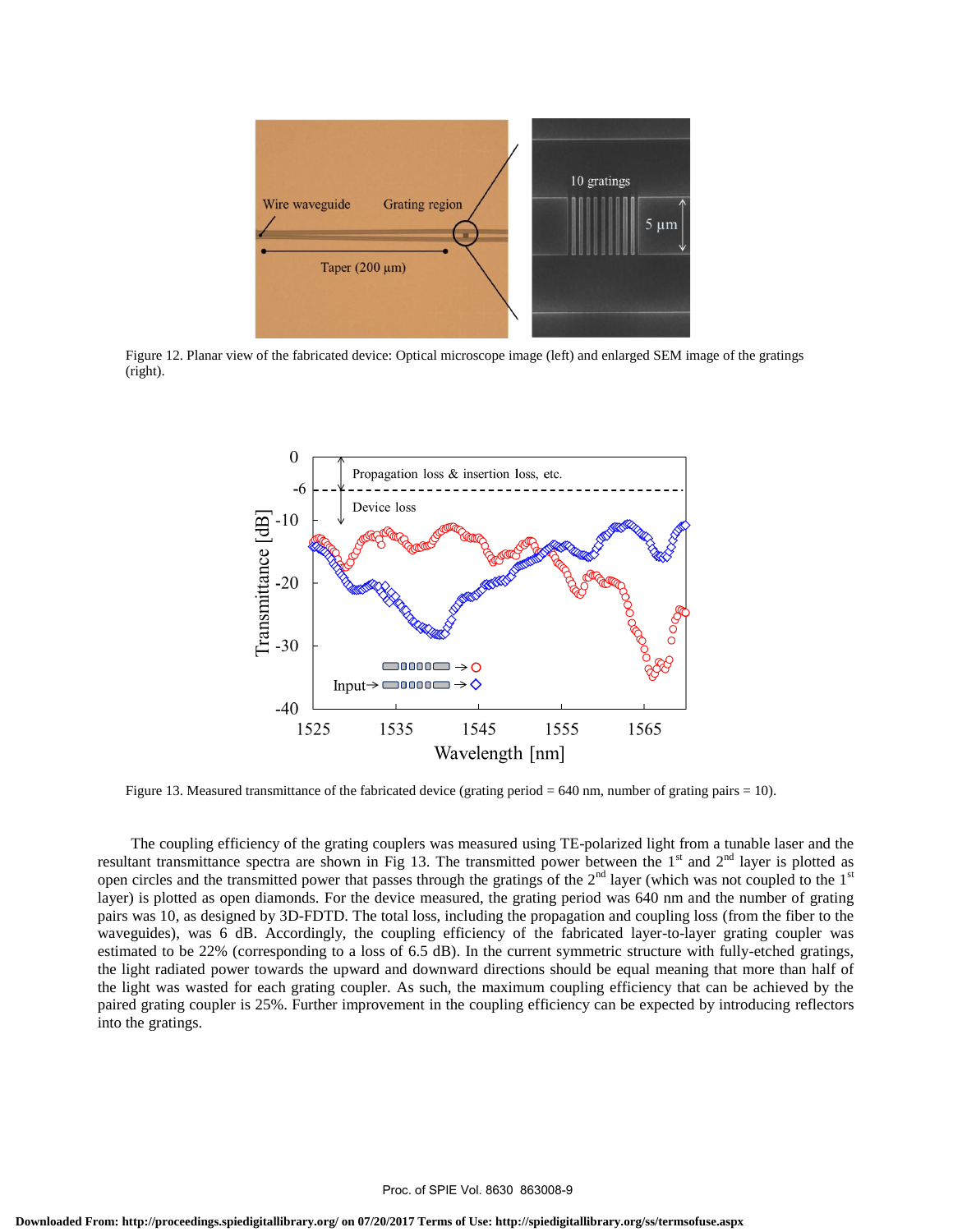#### **3.2 Discussion: Layer distance and crosstalk**

In order to realize 3D optical circuits, vertical coupling between layers is necessary. A simple way to achieve this in multilayer waveguides is by using a vertical-stacked directional coupler. There has been a report of a vertical directional coupler with a layer distance of  $200 \text{ nm}^2$ , however, in the case of multi-layered optical circuits crosstalk between layers should be considered. Furuya *et al.* reported on a numerical analysis of crosstalk at overpass crossings concluding that the distance between waveguides should be at least 400 nm in order to eliminate mutual coupling<sup>28</sup>. Furthermore, when two vertically stacked waveguides propagate in the same direction, as shown in Fig. 14 (a), optical coupling between the two waveguides occurs in the same way as the directional coupler. In the case of multi-layered optical circuits this optical coupling becomes crosstalk. Fig.14 (b) shows the crosstalk as a function of the layer distance when two vertically stacked waveguides propagate for 100 µm, as calculated by the eigen-mode-expansion method.



(b)

Figure 14. (a) Vertically stacked waveguides propagate in the same direction. (b) Optical crosstalk as a function of the layer distance  $D$ , for a propagation length of 100  $\mu$ m.

Like the directional coupler, the effective coupling length increases with a longer layer distance. A crosstalk of 0 dB indicates that the whole optical power was transferred to the other waveguide. When the coupling length is shorter than 100  $\mu$ m - which corresponds to the <500 nm layer distance condition of Furuya *et al.* - the whole optical power transfers to the other waveguide several times. When the coupling length is longer than 100 µm (i.e., the layer distance is greater than 500 nm), the crosstalk decreases with increasing layer distance. In order to achieve a crosstalk of -30dB, the layer distance needs to be at least 1 µm. Overall; these calculations indicate the feasibility of a grating type layer-to-layer coupler which is therefore suitable for 3D optical circuits.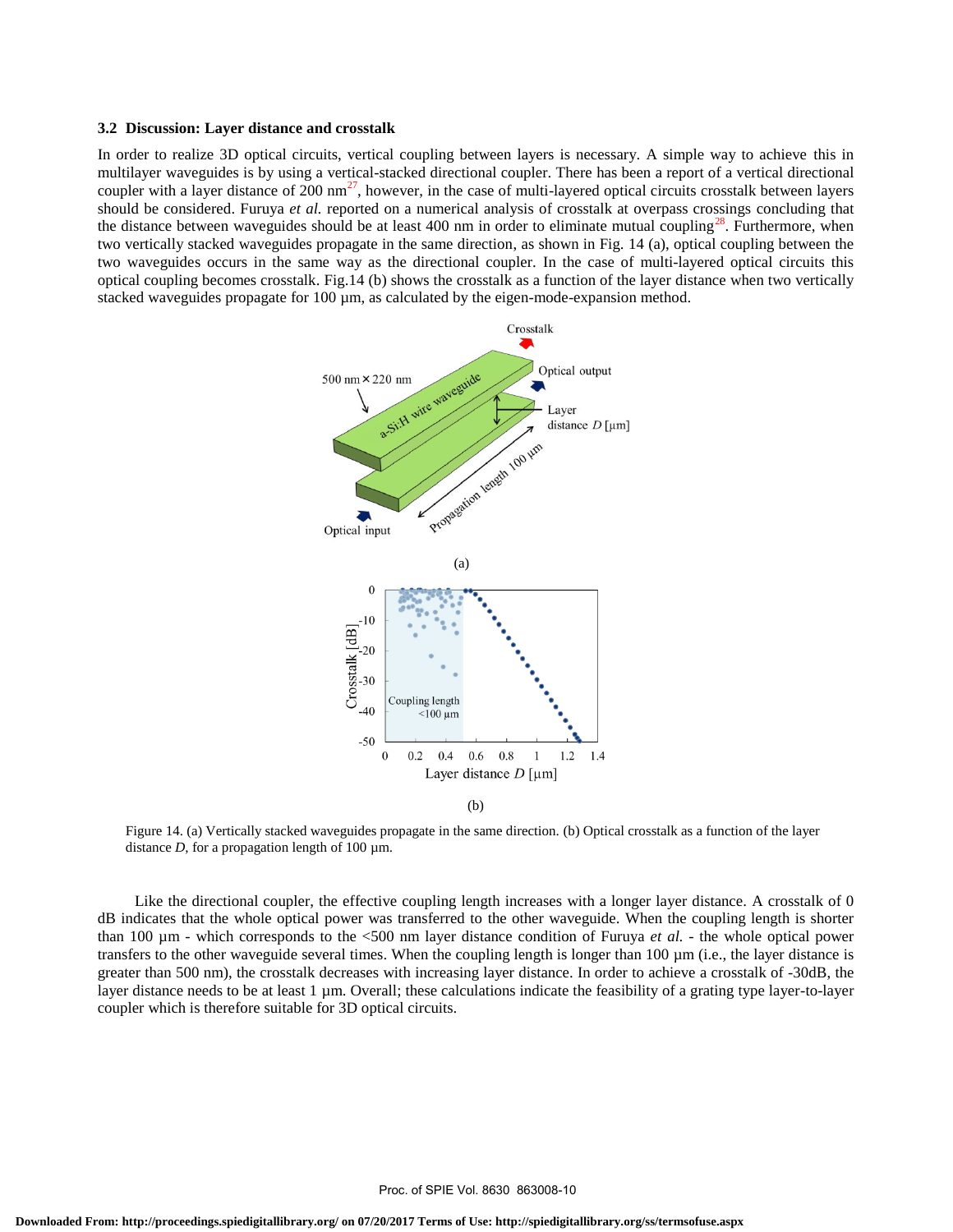# **4. CONCLUSION**

For the realization of multi-layered optical circuits for 3D optical interconnects, two basic studies were performed. First, the preparation of multi-layered a-Si:H waveguides was discussed, and their characteristics were investigated. The propagation loss of the 1<sup>st</sup> layer of c-Si, and the 2<sup>nd</sup> and 3<sup>rd</sup> layers of a-Si:H was 6.0 dB/cm, 10.2 dB/cm and 12.0 dB/cm, respectively. The propagation loss was shown to improve to 1.6 dB/cm, 3.8 dB/cm and 3.7 dB/cm, respectively, by reducing the surface and sidewall roughness.

Secondly, in order to achieve high coupling efficiencies as well as high optical isolation between multilayer waveguides, we proposed and demonstrated a layer-to-layer grating coupler with a layer distance of 1 µm. For this configuration a coupling efficiency of 22% was achieved for a grating period of 640 nm and 10 pairs of gratings.

## **ACKNOWLEDGMENTS**

This research was supported by the Ministry of Education, Culture, Sports, Science and Technology (MEXT); JSPS KAKENHI Grant Numbers 24246061, 22360138, 21226010 and 11J08863; JSPS and the Council for Science and Technology Policy (CSTP) under the Funding program for World-Leading Innovative R&D in Science and Technology (FIRST); and by the Ministry of Internal Affairs and Communications under the Strategic Information and Communications R&D Promotion Programme (SCOPE). The authors thank Minebea Co., Ltd. For help with the ellipsometry measurements of the a-Si:H films presented in this work.

## **REFERENCES**

- [1] D. A. B. Miller, "Rationale and challenges for optical interconnects to electronic chips," Proc. IEEE 88, 728– 749 (2000).
- [2] E. Mohammed, A. Alduino, T. Thomas, H. Braunisch, D. Lu, J. Heck, A. Liu, I. Young, B. Barnett, G. Vandentop and R. Mooney, "Optical interconnect system integration for ultra-short-reach applications," Intel Technol. J. 8, 115–128 (2004).
- [3] D. A. B. Miller, "Device requirements for optical interconnects to silicon chips," Proc. IEEE 97, 1166–1185 (2009).
- [4] G. Chen, H. Chen, M. Haurylau, N. A. Nelson, D. H. Albonesi, P. M. Fauchet and E. G. Friedman, "Predictions of CMOS compatible on-chip optical interconnect," Integration VLSI J. 40, 434–446 (2007).
- [5] T. Tsuchizawa, K. Yamada, T. Watanabe, S. Park, H. Nishi, R. Kou, H. Shinojima and S. -I. Itabashi, "Monolithic integration of Silicon-, Germanium-, and Silica-based optical devices for telecommunications applications," IEEE J. Sel. Top. Quantum Electron. 17, 516–525 (2011).
- [6] R. Soref, "The past, present, and future of silicon photonics," IEEE J. Sel. Top. Quantum Electron. 12, 1678– 1687 (2006).
- [7] T. Maruyama, T. Okumura, S. Sakamoto, K. Miura, Y. Nishimoto and S. Arai, "GaInAsP/InP membrane BH-DFB lasers directly bonded on SOI substrate," Opt. Express 14, 8184–8188 (2006).
- [8] Y. Atsumi, M. Oda, J. Kang, N. Nishiyama and S. Arai, "Athermal wavelength filters toward optical interconnection to LSIs," IEICE Trans. Electron. E95-C, 229–236 (2012).
- [9] Y. Vlasov, W. M. J. Green and F. Xia, "High-throughput silicon nanophotonic wavelength-insensitive switch for on-chip optical networks," Nat. Photonics 2, 242–246 (2008).
- [10]P. De. Dobbelaere, A. Narasimha, A. Mekis, B. Welch, C. Bradbury, C. Sohn, D. Song, D. Foltz, D. Guckenberger, G. Masini, J. Schramm, J. White, J. Redman, K. Yokoyama, M. Harrison, M. Peterson, M. Mack, M. Sharp, R. Leblanc, S. Abdalla, S. Gloeckner, S. Hovey, S. Jackson, S. Sahni, S. Yu, T. Pinguet and Y. Liang, "Silicon photonics for high data rate optical interconnect," Proc. IEEE Int. Conf. Optical Interconnects Conference WA2, 113-114 (2012).
- [11]Y. Urino, T. Horikawa, T. Nakamura and Y. Arakawa, "Photonics-electronics convergence system for high density inter-chip interconnects by using silicon photonics," Proc. IEEE Int. Symp. Compound Semiconductor IC Symposium 978-1-4673-0929-5, 1-4 (2012).